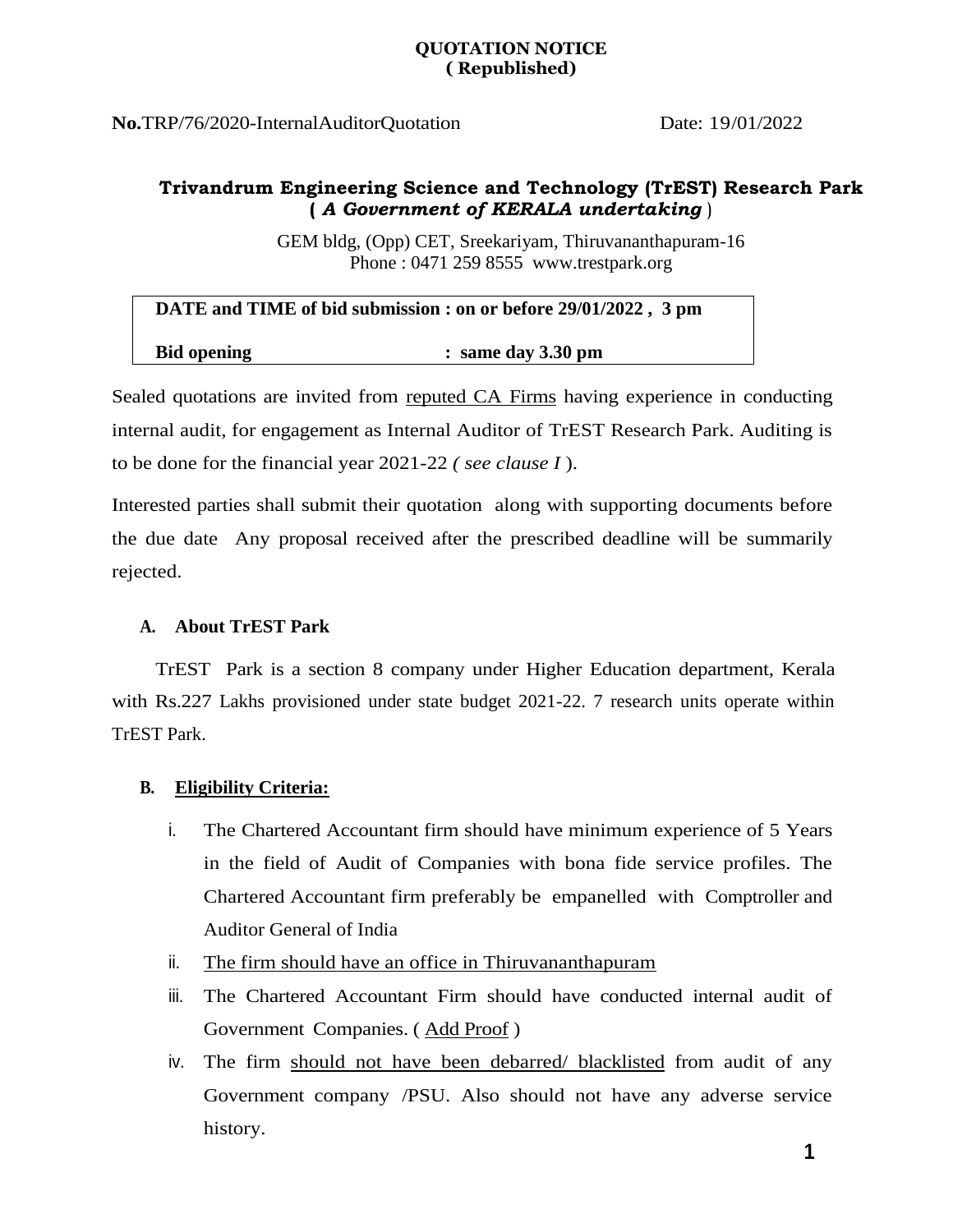#### **C. Brief scope of the work**

- a) The Internal Auditor Firm shall render necessary guidance for the proper maintenance of accounts of the Company with all required internal control measures as deemed fit and proper.
- b) Rendering necessary guidance for the preparation of Vouchers, Cash Book and other books of accounts and their proper maintenance
- c) Render necessary guidance for the preparation of returns to be submitted to Government, Accountant General, ROC, Banks and others.
- d) To carry out quarterly Internal audit and submission of reports.
- e) GST Compliances GST 3B ( quarterly ) and GSTRl- filing monthly returns . GST TDS, to be checked with invoices & Tally. TDS return filing, registration, Clearing of TDS notices etc.
- f) Prepare Financial statements annually and submit to the company. Coordinate with Statutory audit firm for finalization of annual statements.
- g) Advising in filing the necessary returns with the various statutory authorities in time and verify the overall accuracy of the same as and when sought for also to ensure that the available GST credit has been availed in the case of the Goods and service tax To verify that the registers as required to be maintained by the Company as per the Companies Act and any other statute has been maintained properly.
- h) Verification of all vouchers , bank transaction , registers etc
- i) Any other matters not specified above but essentially required to be carried out/maintained on a routine basis.

#### **D. Onsite support by the Internal Auditor**

j) A resource from the firm should visit the company at least once a week to work with the TrEST Park staff for efficient upkeep of the accounts . Support provided by the firm to be proactive.

#### **E. Confidentiality**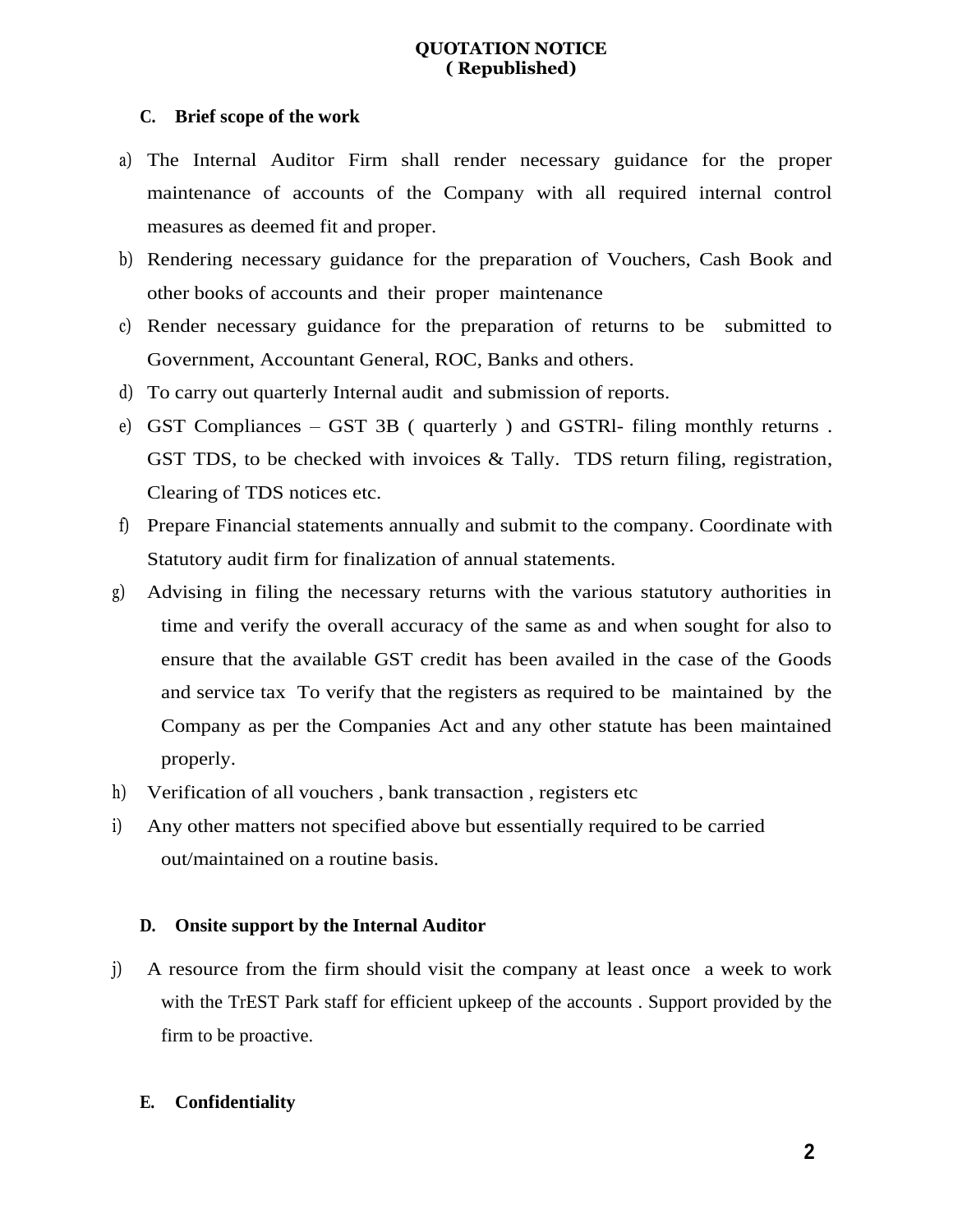Internal Audit firm to maintain confidentiality with respect to information on TrEST Park, wherever necessary.

#### **F. Submission of quotation**

Audit firms interested to be engaged as Internal auditor of TrEST Park have to submit annexure 1 and 2 duly filled and signed by the authorized signatory before the due date and time, in a sealed cover superscribing " *Quotation - Internal Auditor* " .

## **G. Selection , issue of Work Order and agreement**

Quotation will be opened at TrEST Park at the specified time on the same date in the presence of the bidders. Work order will be issued to the L1 bidder and the L1 firm have to execute an agreement with TrEST Park within 7 days of receipt of the WO. The firm should commence the audit work with immediate effect.

#### **H. Payment to Internal Audit firm**

Payment will be released on a quarterly basis in normal case, on submission of quarterly audit reports. However the entire audit fee for a financial year will be settled fully after successful filing of financial statement with ROC.

## **I. Extension of Contract**

If TrEST Park is satisfied with the work of the selected audit firm for the year 2021-22 and the audit firm is ready to take up the audit for the year 2022-23 , at the existing terms and conditions, without any audit fee hike, contract can be extended to 2022-23 or 2023-24 year. No further extension will be entertained thereafter.

## **J. Right of Bidding authority on acceptance / rejection of bid**

The bidding authority reserve the right to accept or reject any tender on valid grounds.

Yours faithfully

Thiruvananthapuram Chief Executive Officer Date : 19/01/2022 TrEST Research Park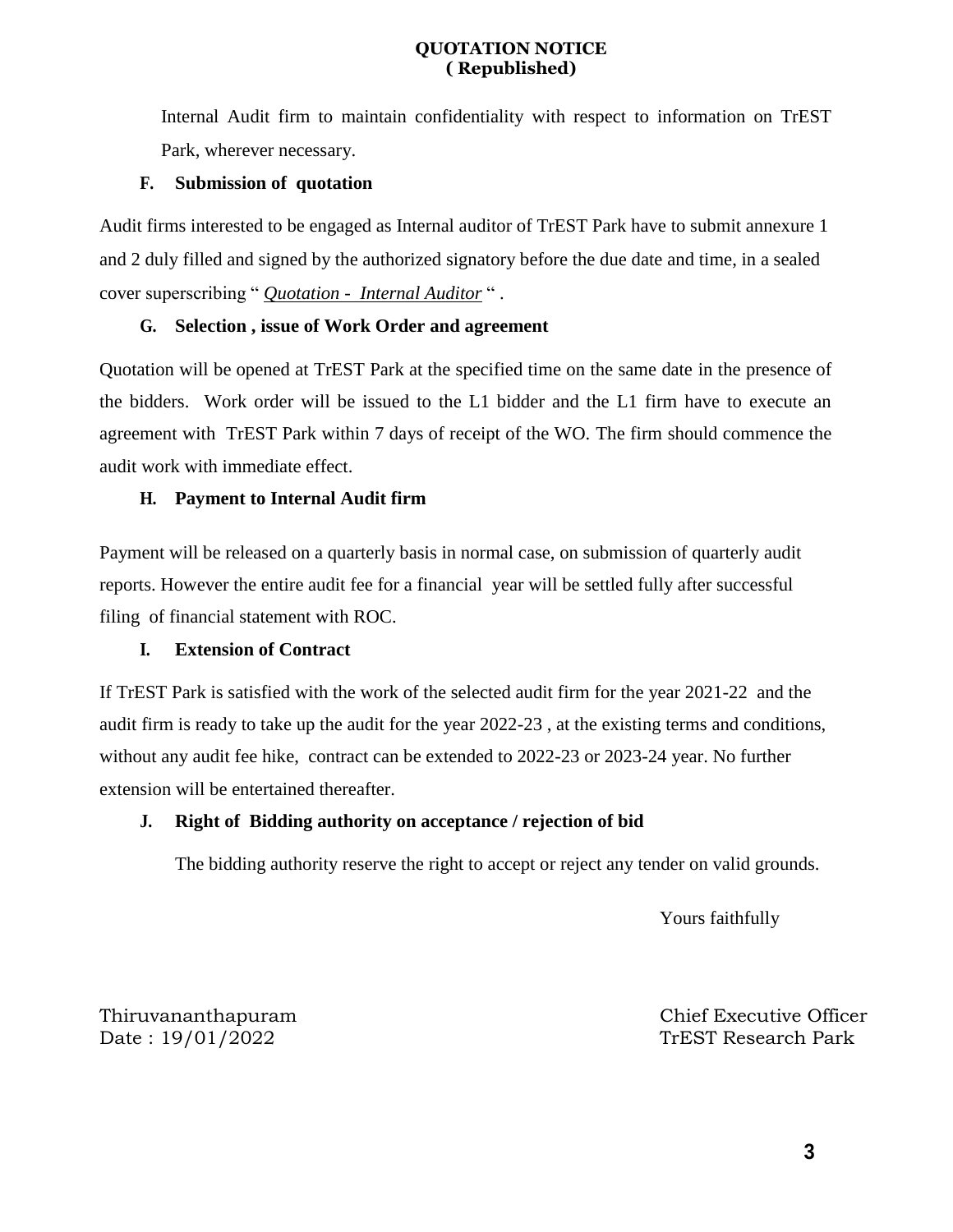#### Annexure 1

# **Profile of the Audit firm ( bidder )**

## **General Information**

| $\mathbf{1}$   | Name of the Chartered Accountants<br>Firm                                                                                                                    |  |
|----------------|--------------------------------------------------------------------------------------------------------------------------------------------------------------|--|
| 2              | Registered Office Address at<br>Trivandrum                                                                                                                   |  |
| 3              | <b>Registration No.(FRN)</b>                                                                                                                                 |  |
|                | Number of audit staff employed in<br><b>Trivandrum Office</b>                                                                                                |  |
| $\overline{4}$ | Name of the Contact Person, phone<br>number and mail id of the firm                                                                                          |  |
| 5              | Whether<br>firm is<br>empanelled<br>with C&AG (Yes/No)                                                                                                       |  |
| 6              | a) Details of Government companies for<br>which audit service is provided by the<br>Firm during the last 3 financial year.<br>b) Furnish Details (Add proof) |  |
|                | Annual Turnover (Rs) of CA firm for<br>FY 2018-19<br>FY 2019-20<br>FY 2020-21                                                                                |  |

Certified that the information given above is true to my knowledge and belief. Terms and Conditions in the quotation notice is accepted

Name, Signature with date.

Place :……………………… Date: …………………….. Office Seal.